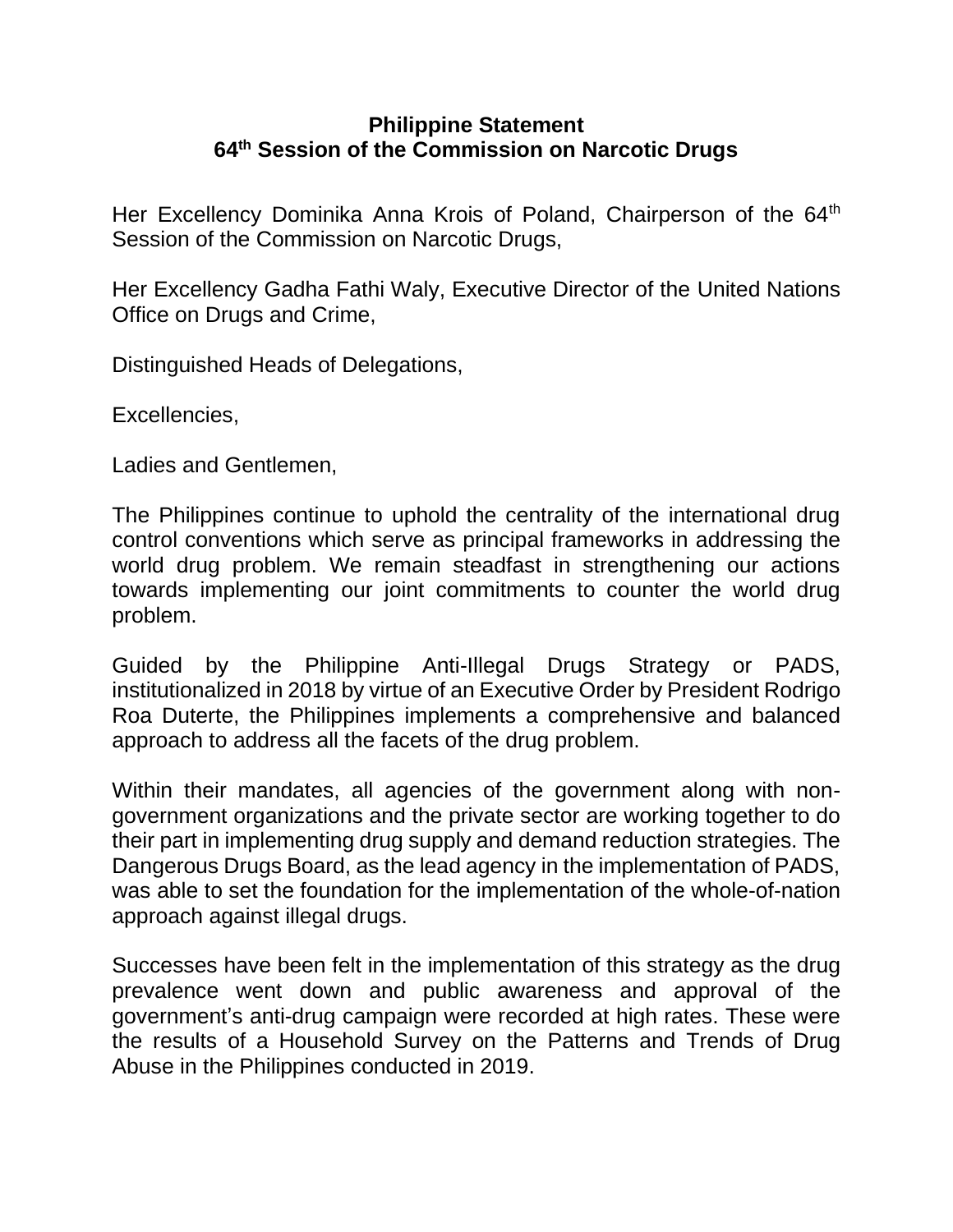Based on the 2019 Drug Survey, around 1.67 million or two out of one hundred Filipino aged 10 to 69 are current users of dangerous drugs. This shows a clear significant decline from the estimates of 4 million in 2016 based on anti-drug operations and intelligence data.

In terms of public awareness, about 65.8% of respondents are aware of the government's campaign against illegal drugs. Of those who are aware, 81.6% approves of the campaign. A high number of respondents also believe that the current drug situation has slightly improved to greatly improved.

The survey also gave an insight to the population most vulnerable to drug abuse and the connection of other risky behaviors such as smoking and alcohol drinking to drug abuse.

These findings help us improve our policies and strategies in the implementation of programs that will make an impact to the most vulnerable sectors in the society.

Even in the midst of the pandemic, we continued to implement programs redesigned for rollout through online platforms reaching more and more of our target sector – the youth. Preventive education, advocacy, and capacitybuilding programs were held virtually giving an opportunity for those even in the provinces to join and participate. Information, education and communication materials were disseminated through social media and online portals making them always available and accessible.

To ensure that treatment and rehabilitation interventions will continue even during the pandemic, the Dangerous Drugs Board adopted infection prevention and control protocols in drug treatment and rehabilitation facilities.

Earlier this year, we have also supplemented the resources of a number of agencies to help implement their priorities under the Philippine Anti-Illegal Drugs Strategy. Among the programs set to be implemented include the production of advocacy materials, implementation of drug-free workplace policies, and procurement of illegal drug detection machines.

Madam Chair, distinguished delegates,